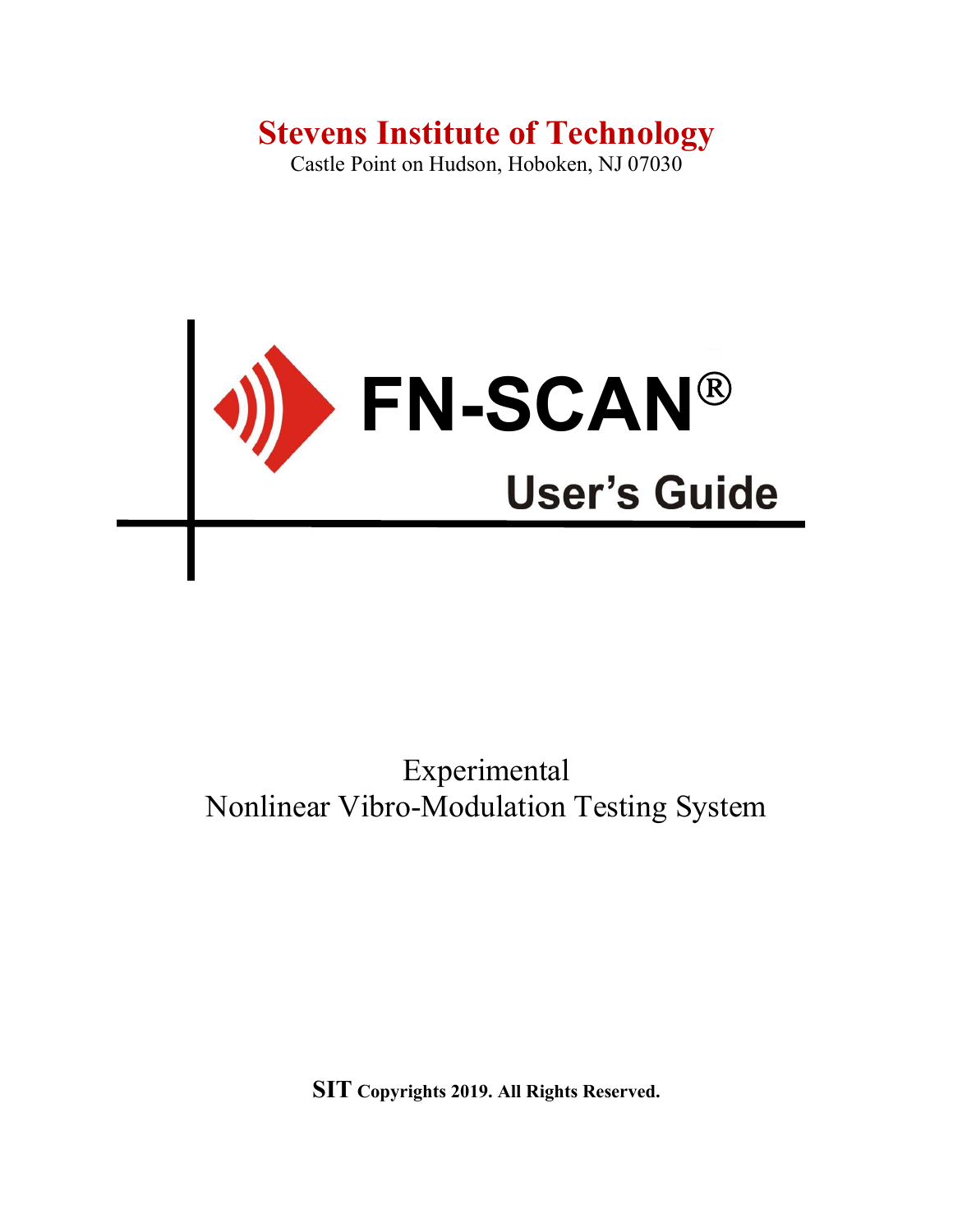# Table of Contents

| 1. General Information                  |                |  |  |  |
|-----------------------------------------|----------------|--|--|--|
| 1.1. General Description                |                |  |  |  |
| 1.2. Safety and Use                     | 2              |  |  |  |
| <b>System Description</b>               |                |  |  |  |
| 3. System Operation                     |                |  |  |  |
| 3.1. Start-up                           |                |  |  |  |
| 3.2. Application Display                | 5              |  |  |  |
| 3.2.1. Oscilloscope Mode                | 5              |  |  |  |
| 3.2.2. Spectrum Analyzing (SA) Mode     | 6              |  |  |  |
| 3.2.3. N-Scan Testing Mode              | $\overline{7}$ |  |  |  |
| 3.2.4. FN-Scan Testing Mode             | 8              |  |  |  |
| 4. Signal Processing and Interpretation | 9              |  |  |  |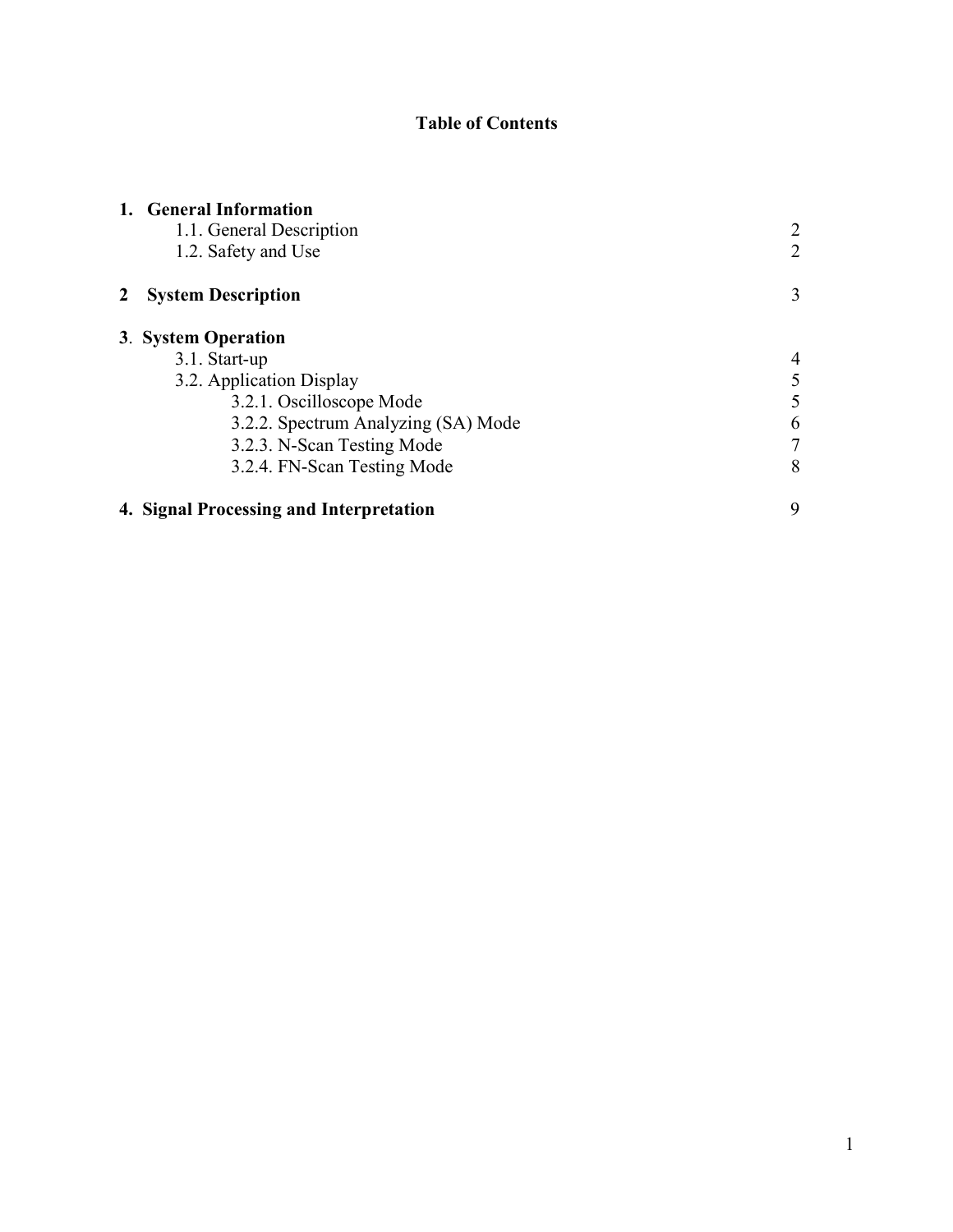# 1. GENERAL INFORMATION

### 1.1 . General Description

The FN-SCAN<sup>®</sup> is an **experimental** portable nondestructive Structural health Monitoring (SHM) and NonDestructive Testing and Evaluation (NDT&E) system utilizing patented (U.S.Patent # 6,301,967 and other patent pending) Vibro-Modulation Testing technique (VMT). VMT allows for inspection and monitoring of structural integrity of metal, non-metal, and composite materials and structures, indicating the presence of contact-type defects such as cracks, debondings, delaminations, etc. This technique employs effect of nonlinear interaction of ultrasound (high frequency) and vibration (low frequency) in the presence of defects. Vibration changes contact area within the defect effectively modulating phase and amplitude of an ultrasonic signal passing through this varying contact interface. The major advantages of VMT include:

- Material independence
- Applicability to structures with complicated geometry
- Real time processing
- Interface with simple data output for pass/failed inspection

In the present configuration  $FN-SCAN^{\otimes}$  does not allow for localization of the defect; it is only indicates its presence and severity or absence.

#### 1.2. Safety and Use

## WARNING:  $FN-SCAN^*$  is an experimental system and supposed to be used ONLY for experimental validation of VMT.  $FN-SCAN^{\otimes}$  should not be used for actual inspections without proper certification.

WARNING: Dangerous voltages, capable of causing death, are present in this electronic system. Use extreme caution whenever the instrument covers are removed.

The  $FN-SCAN<sup>®</sup>$  system components such as power amplifier and Digital Data Acquisition (DAQ) should only be connected via a three-wire power cord to an AC power source 220V having a line frequency of 60 or 50 Hz. Always use an outlet which has a properly connected protective ground.

#### **Operating**

The  $FN-SCAN^{\circledR}$  system can be operated outdoors if protected from the elements.

The system must not be turned on until all cables are connected. Make sure that all cables are connected properly and firmly. Protect all cables from mechanical damage.

#### Installing other components

Installing any other hardware or software components to the  $FN-SCAN^{\circledR}$  system which are not part of it as this is likely to damage the system.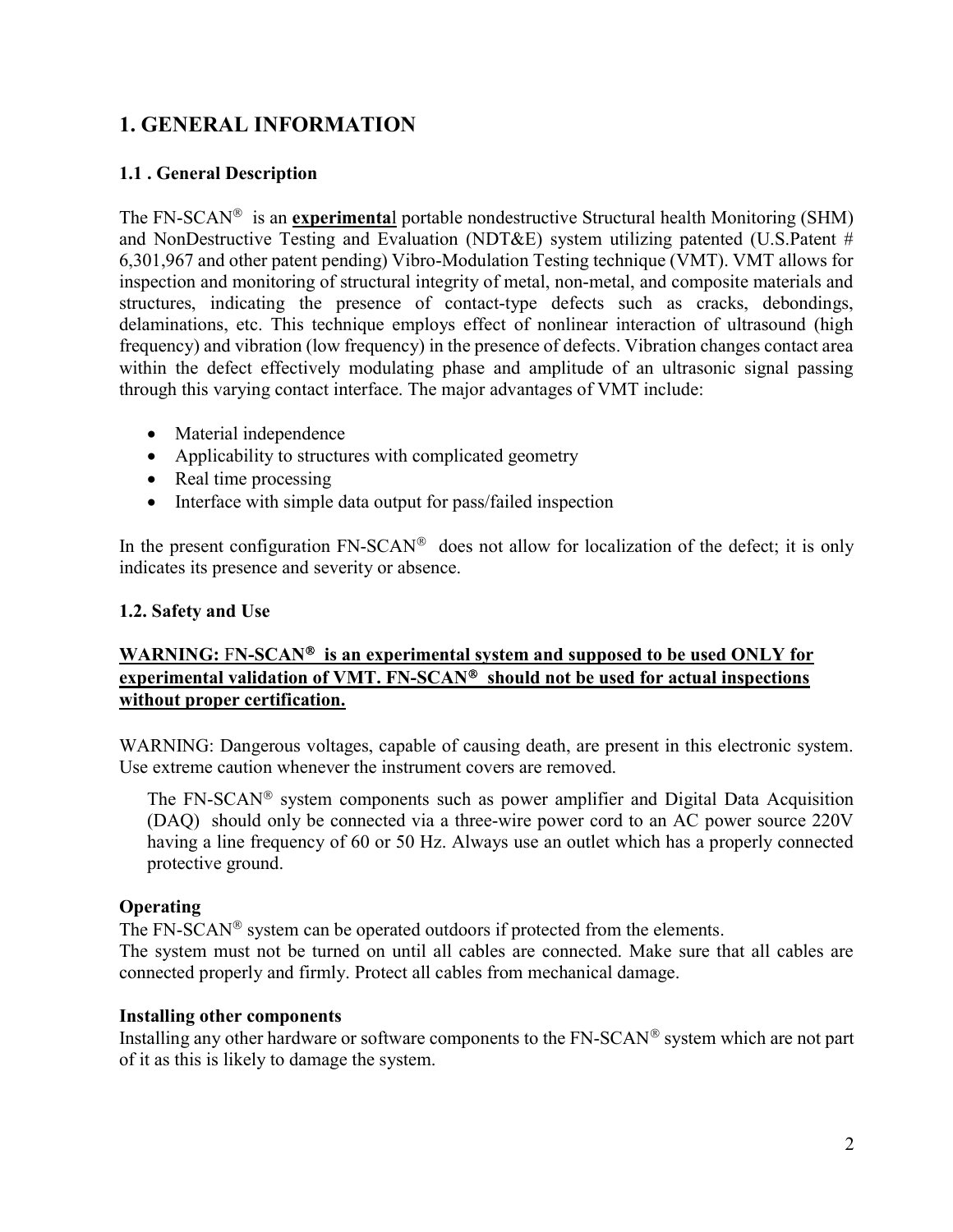# 2. SYSTEM DESCRIPTION: Configuration, Connections, and Installation

 $FN-SCAN<sup>®</sup>$  system consists of the following major components:

- System control, signal generation, processing, and storage housed in Ruggedized laptop computer (Panasonic Toughbook 54 Prime 14" Core i5 7300U 8 GB RAM) with proprietary  $FN-SCAN^{\circledast}$  v4.0 software
- Ultrasonic Power Amplifier: Trek, Inc.2100HF-L-CE
- Data Acquisition USB board: National Instrument NI 6366
- Two ultrasonic transducers: Mistras, F15A, 100 -450 kHz
- Ultrasonic preamplifier/filter: Mistras 0/20/40 dB single-ended/differential AST preamplifier with a 2/4/6 series filter
- 3D accelerometer: Digi-Key, model 4030-002-120

# $FN-SCAN<sup>®</sup>$  connection diagram is shown in the Fig.2.1



Fig.2.1. FN-SCAN<sup>®</sup> system components and connection diagram

### Accelerometer and UT transducers Installation.

Accelerometer and transducers must be install to enable good acoustic coupling with structure under test. Accelerometer can be attached to the structure using screws or magnets. Special care should take for installation of the UT transducers. Besides good acoustic coupling, the interface between the transducers and the surface of the structure should not introduce contact-type nonlinearity, i.e.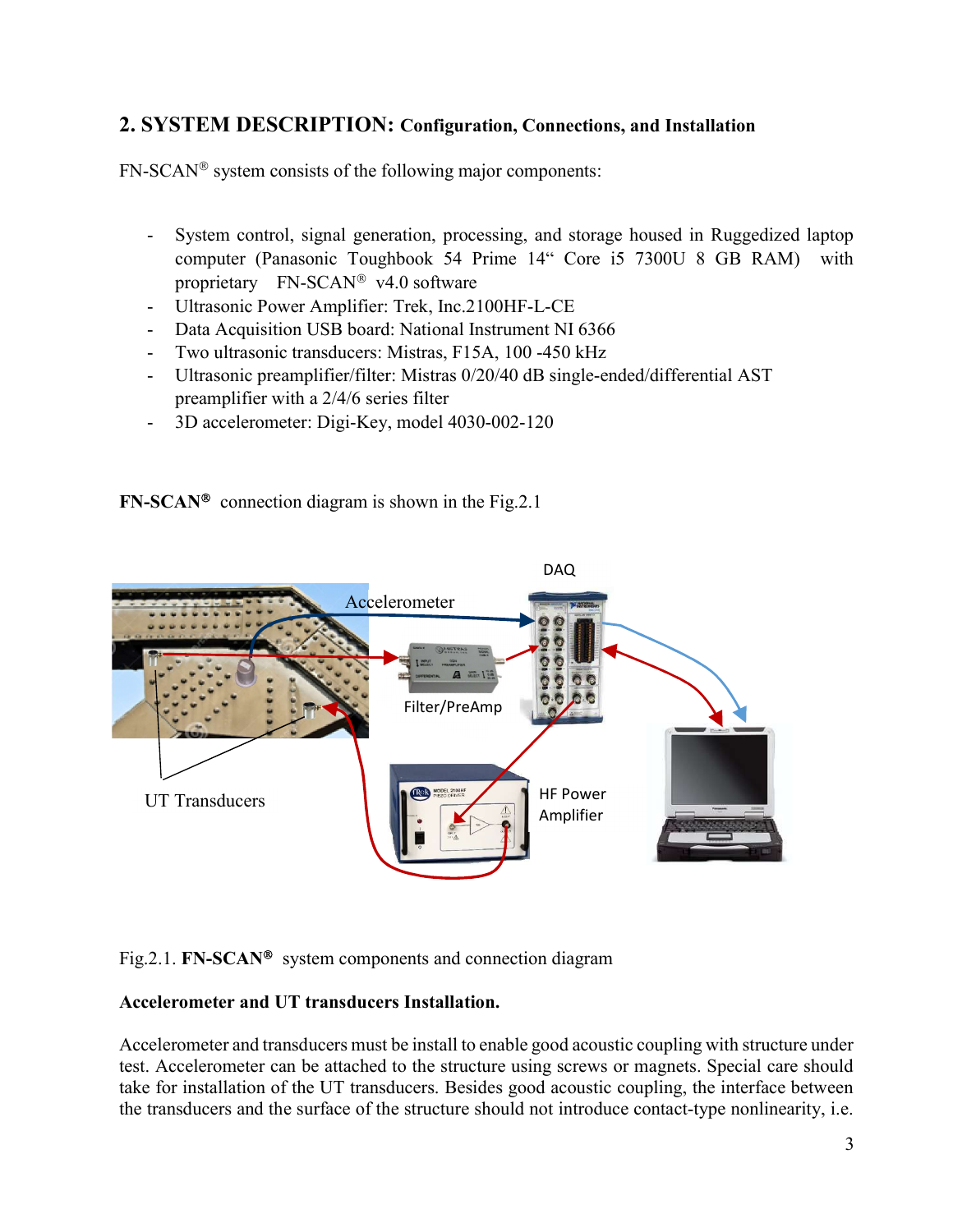should be no dry contact between transducers and the surface. The best coupling without nonlinearity is glue (such as fast setting epoxy glue) to the exposed metal surface of the structure (paint must be removed).

# 3. SYSTEM OPERATION

All operation of the system and all its components are fully controlled via  $FN-SCAN^{\circledast}$  interface software. FN-SCAN<sup>®</sup> has four mode of operations and respective displays: Oscilloscope, Spectrum Analyzing (SA) mode, N-Scan and FN-Scan modes.

## 3.1 Start-up

To make measurements with the  $FN-SCAN^{\circledast}$  proceed as follows:

- 1. Attach accelerometer and UT transducers to the structure under test.
- 2. Connect the system according to the diagram in Fig.2.1.
- 3. Turn ON all system devices.
- 4. On the laptop Desktop screen double-click the short-cut icon FN-Scan.

The FN-SCAN<sup>®</sup> program starts and the Application Display, Fig.3.1, appears. The display has soft buttons and control tabs, which set and control  $FN-SCAN<sup>®</sup>$  system operation.



Fig.3.1. FN-SCAN<sup>®</sup> Application Display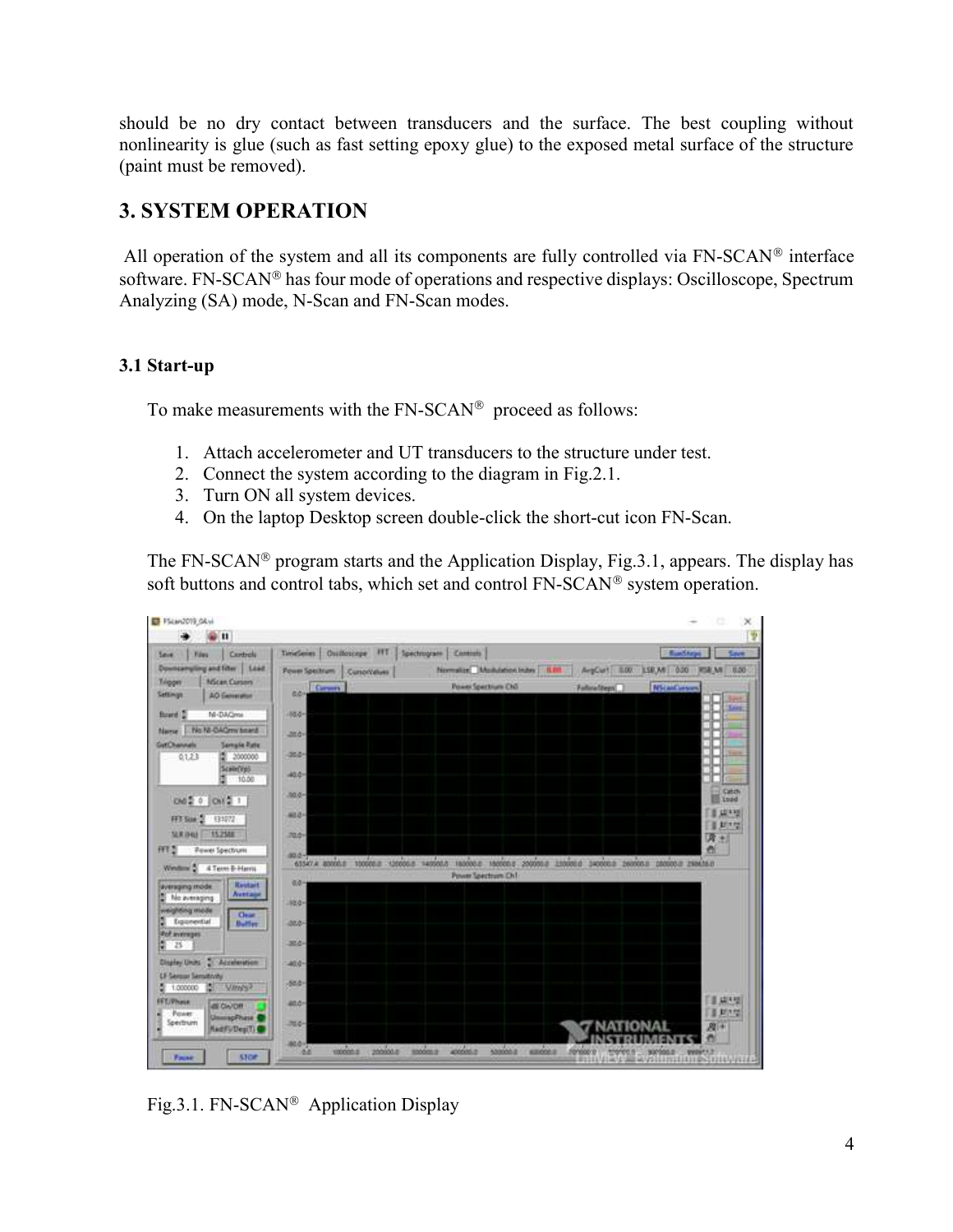## 3.2. Application Display

 $FN-SCAN^{\circledast}$  has a multiple displays which can be switch on using tabs above the signal screens.

## 3.2.1. Oscilloscope Mode

There are two ocsilloscope screens activated by tabs TimeSeries and Oscilloscope situated above the signal screen.

- TimeSeries shows an oscillograms of the acquired signals in the DAQ buffer.
- Oscilloscope shows oscillograms of the acquired signal in predefined time interval defined by the "ScopeTime" box situated to left of the screen, Fig.3.2.2.
- TimeSeries shows an oscillogram of the acquired signals in the DAQ buffer.
- Oscilloscope shows oscillograms of the acquired signal in predefined time interval defined by the "ScopeTime" box situated to left of the screen, Fig.3.2.2.

| Tenderer:                       | Outlouse   H1   Spectrogram   Controls | [Radforge]<br><b>There</b>                                                                                                                                                                                                                                                             |                            |
|---------------------------------|----------------------------------------|----------------------------------------------------------------------------------------------------------------------------------------------------------------------------------------------------------------------------------------------------------------------------------------|----------------------------|
| 5.00<br>330                     |                                        | 8888                                                                                                                                                                                                                                                                                   |                            |
| 4.00<br>$110 -$<br>$3.00 -$     |                                        |                                                                                                                                                                                                                                                                                        |                            |
| 2.95<br>1.00-                   |                                        |                                                                                                                                                                                                                                                                                        |                            |
| 7.50<br>1.00                    |                                        | <b><i><u>Impl. Diffset</u></i></b><br>ъ<br>0.5<br>T.B<br>10 200                                                                                                                                                                                                                        |                            |
| 856<br>15.00                    |                                        | 100000                                                                                                                                                                                                                                                                                 |                            |
| -630                            |                                        |                                                                                                                                                                                                                                                                                        |                            |
| $-1.00$<br>$-1.50$ <sup>*</sup> |                                        | ScepeTime<br>10.00<br><b><i><i><u>ABORSARIA</u></i></i></b>                                                                                                                                                                                                                            | ScopeTime                  |
| 12.00<br>4.90                   |                                        | 3960<br>DenimateCost<br>n<br>Culteriam                                                                                                                                                                                                                                                 |                            |
| -3.00-<br>1530                  |                                        | 1990                                                                                                                                                                                                                                                                                   |                            |
| 14.00<br>14.50                  |                                        | $\begin{array}{ c c } \hline 1 & \mathcal{M}^{\text{reg}} \\ \hline 1 & \mathcal{B}^{\text{reg}} \\ \hline \mathcal{B} & \mathcal{B} \\ \hline \mathcal{B} & \mathcal{B} \\ \hline \mathcal{B} & \mathcal{B} \\ \hline \end{array}$<br>of a bittiba biz<br>$1 - 2$<br>$\frac{0n}{100}$ | Oscilloscope On/Off switch |

Fig.3.2.2. Oscilloscope display.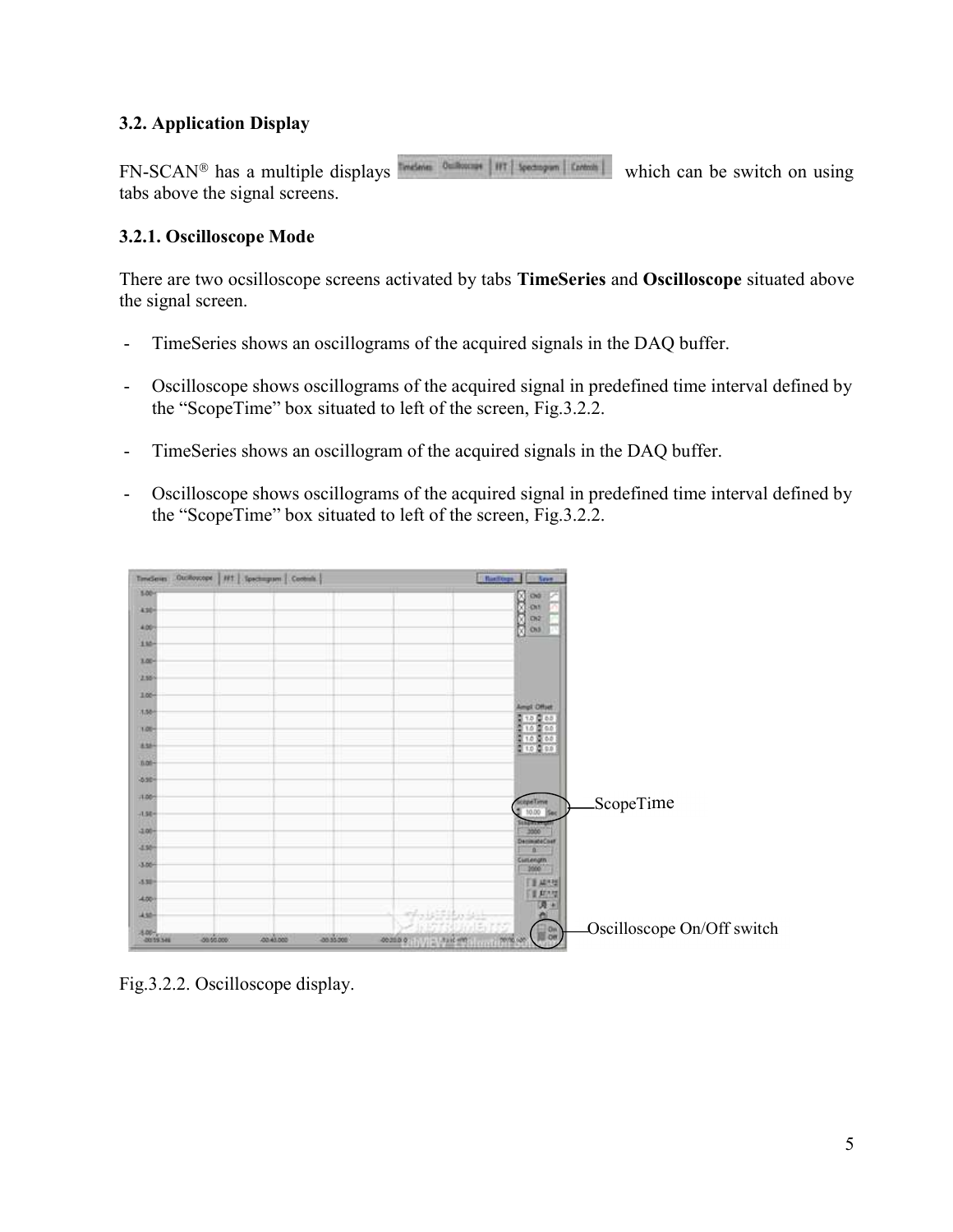## 3.2.2. Spectrum Analyzing (SA) Mode

SA mode is an auxiliary mode for analyzing vibration frequency response of a structure under test. Fig.3.2.3, shows Power Spectrum of received signals as well as post processed data such as Modulation Indexes vs Frequency Scan using tab CursorValues

The displayed spectrum could be zoomed in or out using  $\mathcal{L}[\mathcal{L}[\mathcal{L}]\mathcal{L}]$   $\mathcal{L}[\mathcal{L}]$  soft buttons. The button can be used to undo previously changed zoom (undo only the last change). The axis scales can also be changed by clicking on first/last scale number and manually typing a desirable number.

Standard spectrum averaging (arithmetic, exponential, and peak) can also be used in SA mode by choosing the respective options in the dial boxes:  $\frac{2}{3}$ No Average and Number of averaging # 100 located in tab Average in Settings panel, Fig. 3.2.3. LF averaging cannot be used if N-Scan mode is activated.

The displayed spectrum can be captured and saved as a separate Excel file by using soft button Save.



Fig.3.2.3. Power Spectrum Display.

As any spectrum analyzer, FN-SCAN has the options to set the sampling rate and the FFT size, as well as FFT window. This can be done using **Settings** panel on the left to the screen.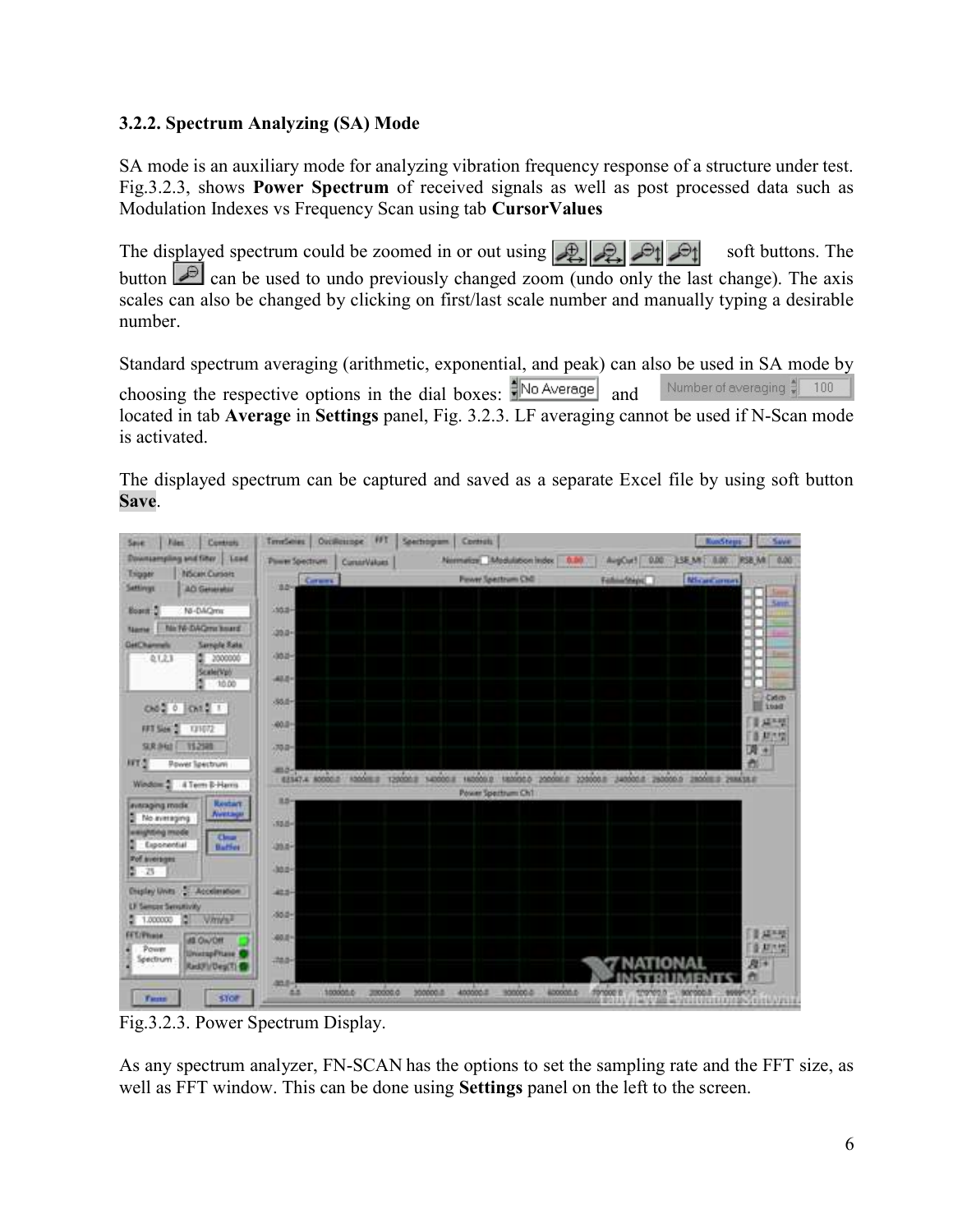LF frequency response of the structure can be obtained using ambient struural vibrations, impact excitation of the structure, external shaker, or utilizing FN-Scan generator using tab Generators on the left panel. This tab allows for setting LF generator amplitude, Start Frequency, Frequency Step, and Number of steps. If this option is chosen, only Peak averaging is allowed, so the frequency response can be captured as the generator is step-sweeping through the frequency range. The generator is activated by clinking on button  $\overline{\text{Start}}$  located at the left top of the screen.

## 3.2.3. N-Scan Testing Mode

N-Scan testing mode is the original testing mode is used then external low frequency excitation is available and can be controlled by the FN-Scan system. Typically, it is used in the laboratory settings.

The N-Scan testing mode is set in **Settings** panel and is activated by pressing soft button  $\overline{OR}$ and than button  $\frac{\text{Start}}{\text{start}}$  at the left top of the Screen.

The N-Scan testing mode operates as following:

The generated ultrasonic signal is step-swept in the specified frequency range, with the specified frequency step,  $\Delta f$ , (the range and the step are set using Tab Generators (in N-**Scan Settings Panel**), so at each step, n, the frequency is changing according to  $f_n = f_0 + f_1$ Number of steps

 $n^*\Delta f$ , where  $n = 0, 1, 2, ...N-1$ , N is the total number of steps set in dial box

- The low frequency vibration is set (using Generators setting tab) with the fixed frequency, F, (usually it is one of the resonance frequencies of the structure under test).
- The cursors are automatically set to frequencies  $f_{\pm c} = f_n \pm c^*F$ , where  $c = 0, 1, 2, ...$  C.  $(1+2C)$  is the total number of cursors, which is set in **Cursors** setting tab.
- At each frequency step, N-SCAN acquires and processes the received ultrasonic signal.<sup>16</sup> The signal spectrum magnitudes,  $A_{\pm c}$ , at cursor's frequencies,  $f_{\pm c}$ , are displayed on the upper portion of the Application Display as function of the frequency step, n.
- At each frequency step, N-Scan calculates the modulation indexes for each cursor. For example  $M_{-1}(n) = A_{-1}/A_0$  for cursor #2,  $M_{+1}(n) = A_{+1}/A_0$  for cursor #3, etc.
- If LF Channel is used and connected to vibration sensor measuring LF vibration amplitude AF, and the option Normalize is chosen in the tab Settings N-Scan calculates the normalized modulation indexes as M  $\text{--}_{1\text{Norm}}(n) = A_{-1}/A_0A_F$ ,  $M_{+1\text{Norm}}(n) = A_{+1}/A_0A_F$ , and etc. for each cursor frequency.
- N-Scan testing mode allows for Arithmetic and Peak averaging of data at each frequency step. The averaging type and the number measurements to average at each HF frequency is set in Tab Average for HF Channel (in Settings). Note, if HF Channel average is activated, LF Channel average is not allowed.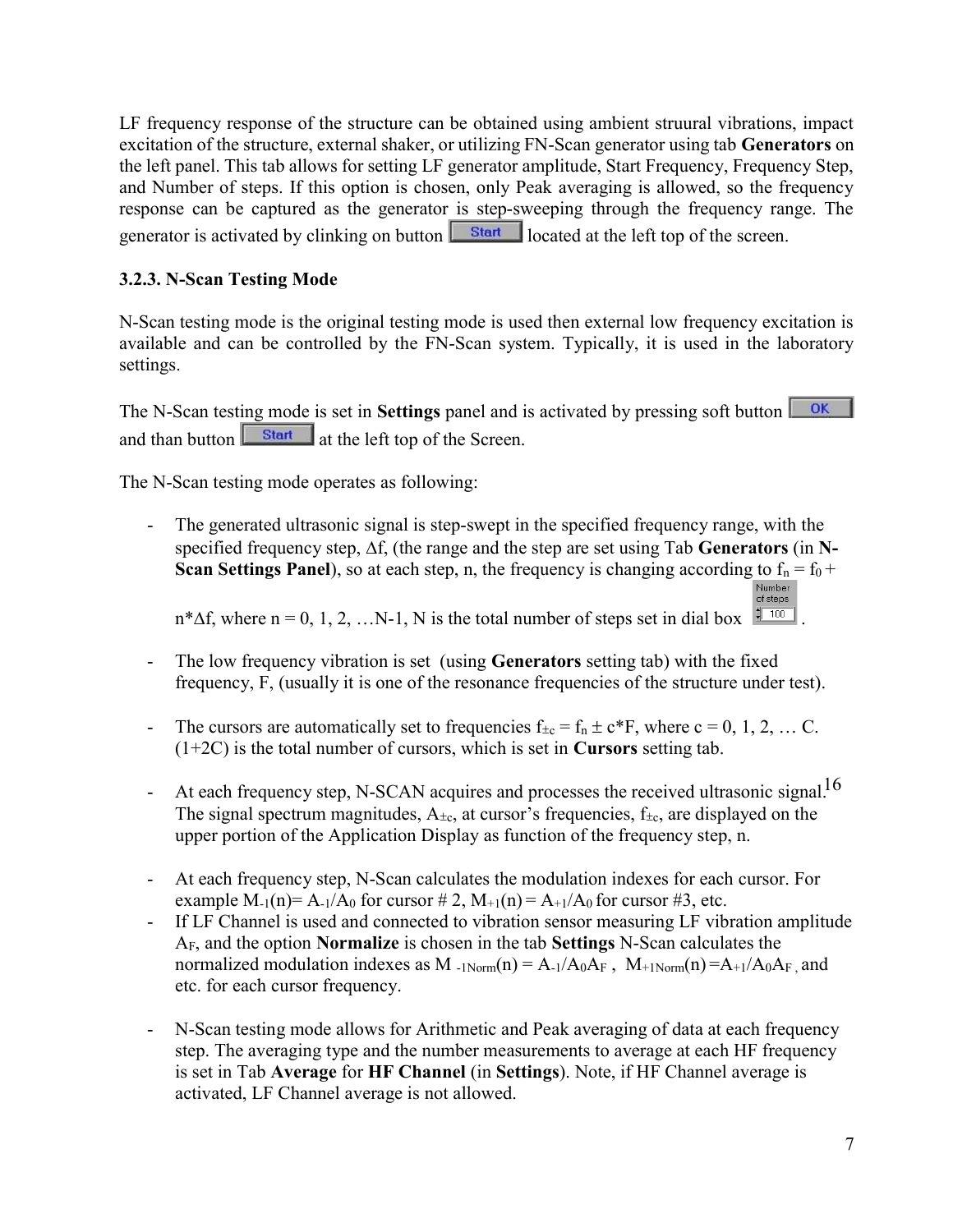Each calculated Modulation Index is arithmetically averaged across the scanned frequency range and the results can be saved in excel file.

An averaged Modulation Index for second and first cursor's frequencies  $M_{sum}(n) = \frac{1}{2}(M_{-1}(n) +$  $M_{+1}(n)$ ), is also averaged across the scanned frequency range is displayed (in dB scale) at the top of the Screen as  $\frac{\text{Modulation Index} \cdot \text{0.000}}{\text{A}}$  As practice showed, this value is the most commonly used for the structural integrity evaluation and in most applications is used as a sole description of structural damage.

Nevertheless, the measurements at the other cursor frequencies could be saved as Excel files for the record keeping and post-processing.

As a rule, the Modulation Index first is determined for a control (no defect) structure to establish a baseline for the given structure. Appreciable increase of the Modulation Index (usually over 3 dB) over the established baseline indicates the presence of a defect in a structure under test: the greater the increase, the greater the defect.

If the baseline cannot be established, N-SCAN can be used for periodic or continuous monitoring: any increase in the Modulation Index during the monitoring may indicate the development and accumulation of damage.

### 3.2.4. FN-Scan Testing Mode

FN-Scan testing mode specifically developed for field-testing using intermittent ambient vibrations of the structure under test. In this mode, the system monitors ambient vibration using 3D accelerometer. FN-Scan operation is triggered if one of the monitored accelerometer signal exceeds the predetermined trigger level (threshold) for the predetermined time duration (all set in Trigger panel). The minimum threshold duration is 0.1 second and can be increase by 0.1sec increment. Once the trigger is activated, the system generates muti-sine HF ultrasonic signals, capture and store all LF and HF signal for the following processing.

In order to utilize this mode, first HF ultrasonic multi-sin signals should set in tab AO Generator, Fig. 3.2.4. In multi-sine window the user can set an unlimited number of sinusoidal signals with chosen frequencies, amplitude and phase. All this frequencies will be generated simultaneously for the predetermined time interval set in Trigger panel.

Next, the trigger level and duration as well as HF signal generation duration must be set in **Trigger** panel, Fig.3.2.5. The TriggerArray indicates the triggering events for the set trigger duration – each square represents 0.1 sec interval. If the trigger signal exceed its trigger level at any given 0.1 sec interval, the respective square will light up showing I real time the triggering events. The FN-Scan generation and capturing will be activated if all squares within duration interval are lightedup. At this point, all LF and HF signals will be captured and stored for the following up processing.